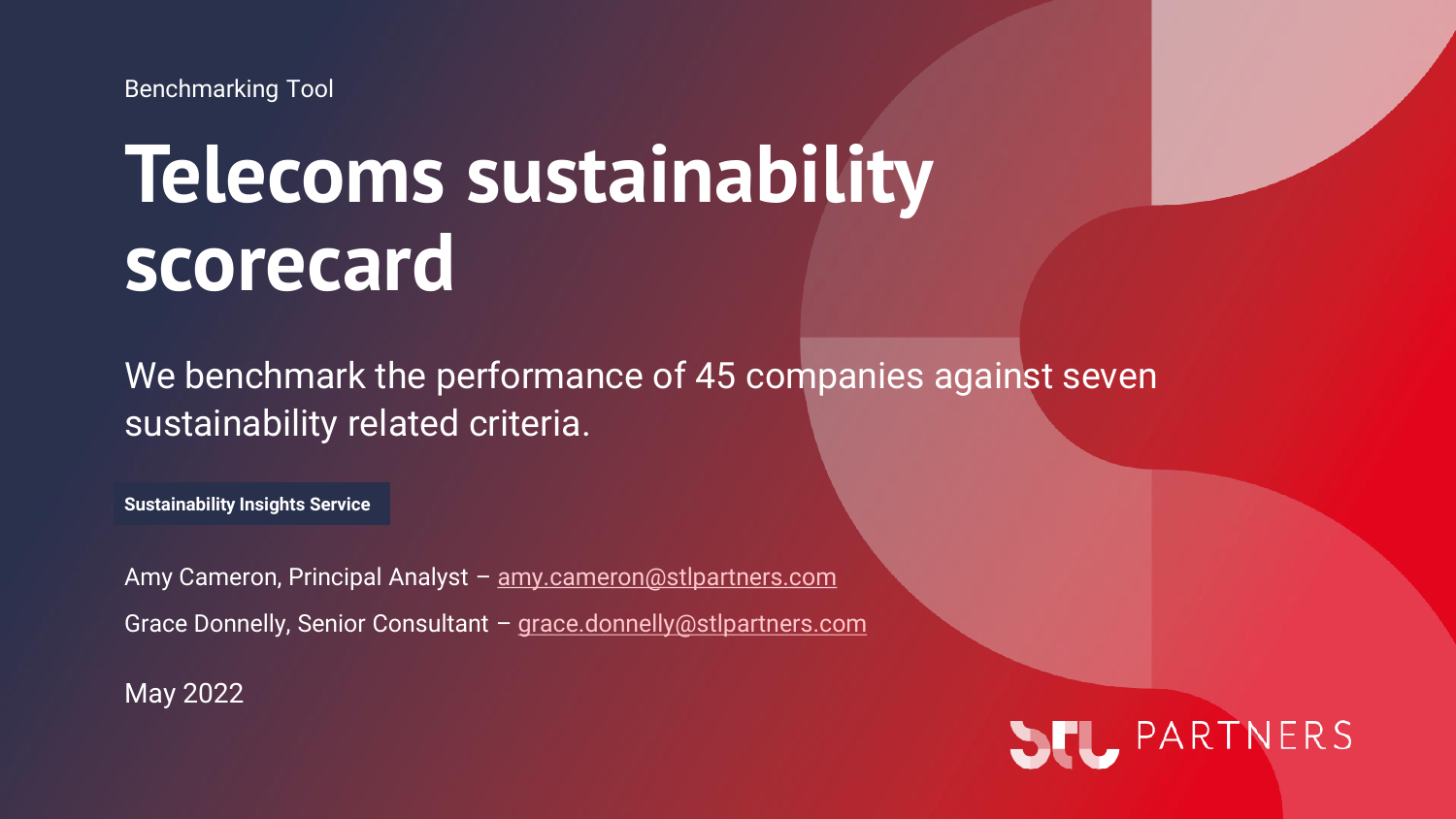**To be credible partners to customers on achieving net-zero, telecoms operators must demonstrate a commitment and progress in reducing their own scope 1, 2, and 3 emissions.**

**Which companies are most mature in their sustainability journeys – and how did they get there?**

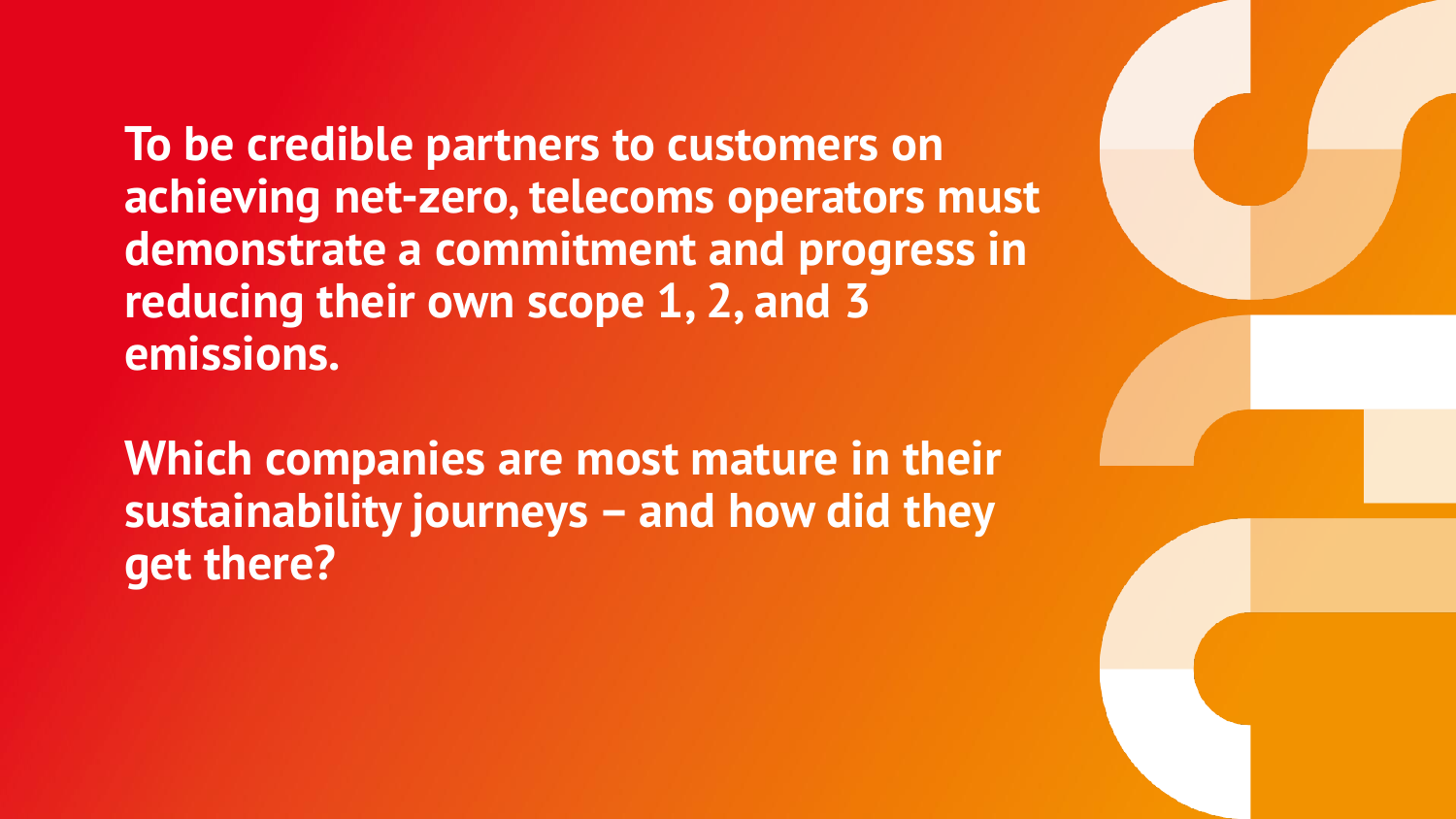### **How do telcos compare with their peers on sustainability, and how can they accelerate their impact?**

- This scorecard rates telecoms operators' and a selection of adjacent market companies' sustainability credentials
	- Including a handful of global technology, content, and infrastructure players enables telecoms operators to understand where their strengths and weaknesses lie compared to them
	- Through seven criteria, we evaluation 45 companies' sustainability reporting, commitments to net-zero, biodiversity, and social and governance targets, and their activities to enable customers to achieve net-zero ambitions
- The purpose of this scorecard is twofold:
	- To help telecoms operators understand how they compare against their peers
	- To identify which levers they can pull in order to accelerate theirs and their customers' progress towards net-zero – taking inspiration from those that are further ahead in their journey
- It is accompanied by an excel tool with the full scorecard for all 45 companies (available to subscribers only)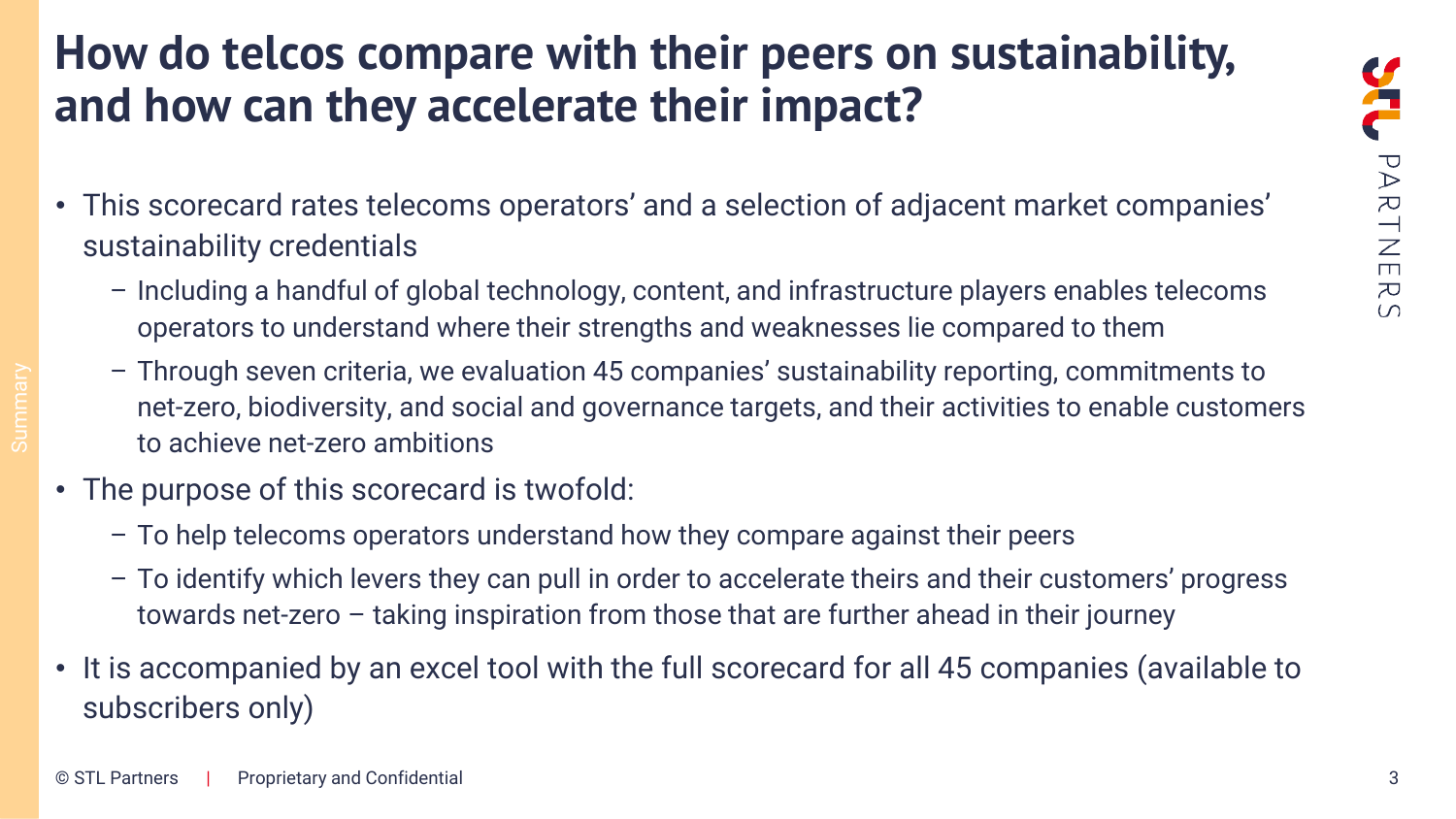## **Overview of performance across the 7 metrics**

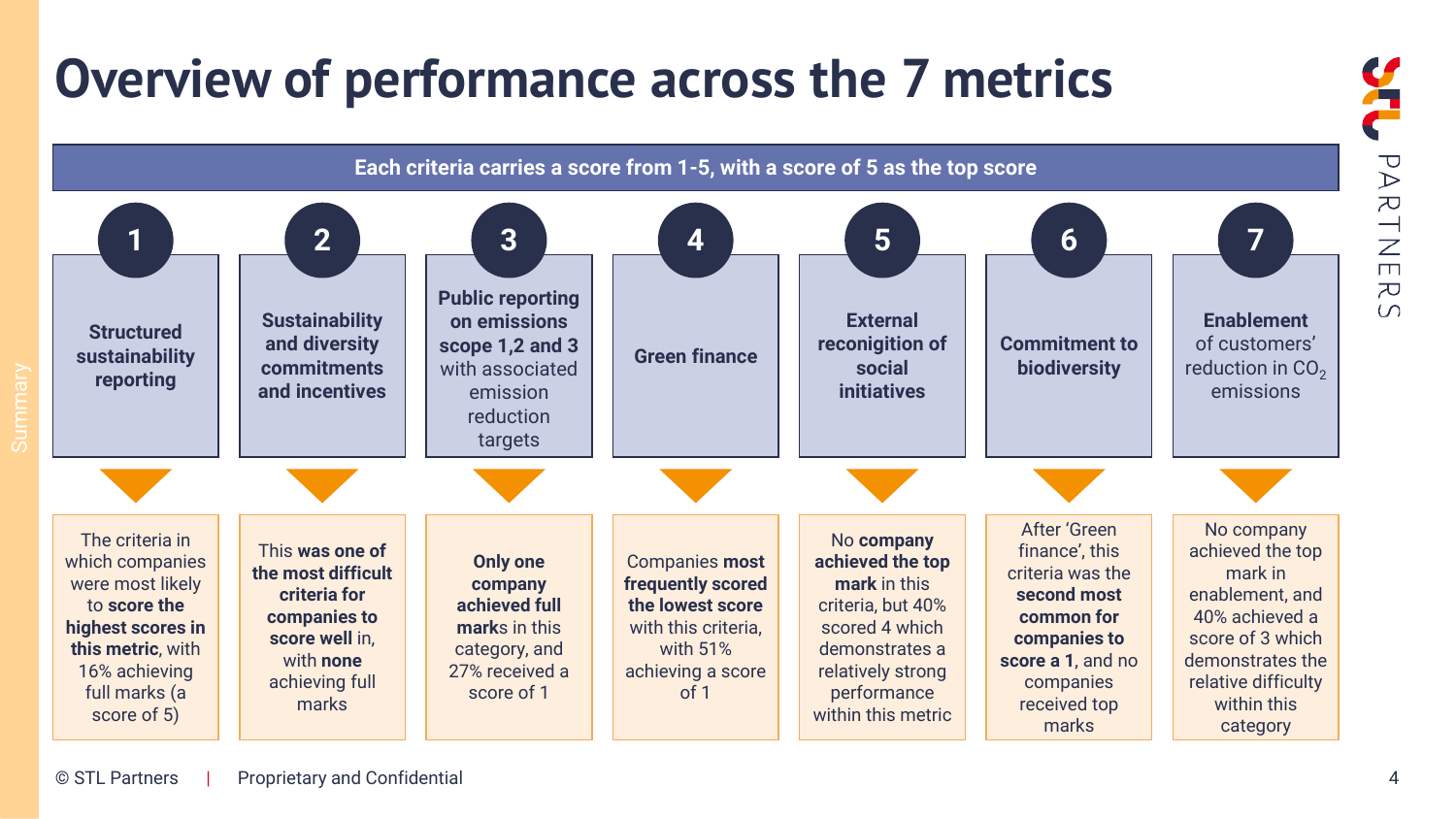### **Companies with a global footprint are generally more mature with their sustainability strategies**

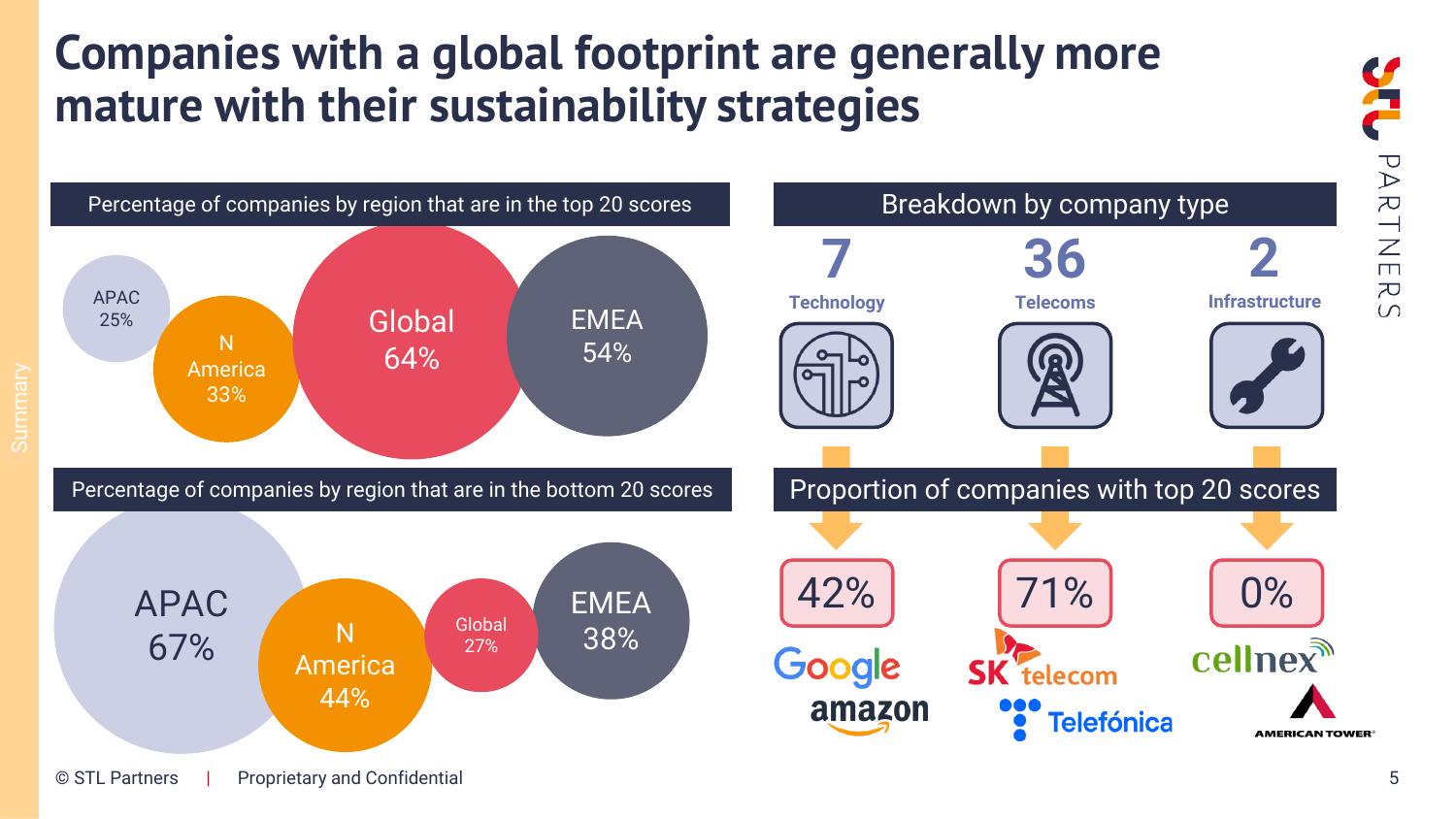## **Overview of top 5 scoring companies**



L PARTNERS

Score 5 4 3 2 1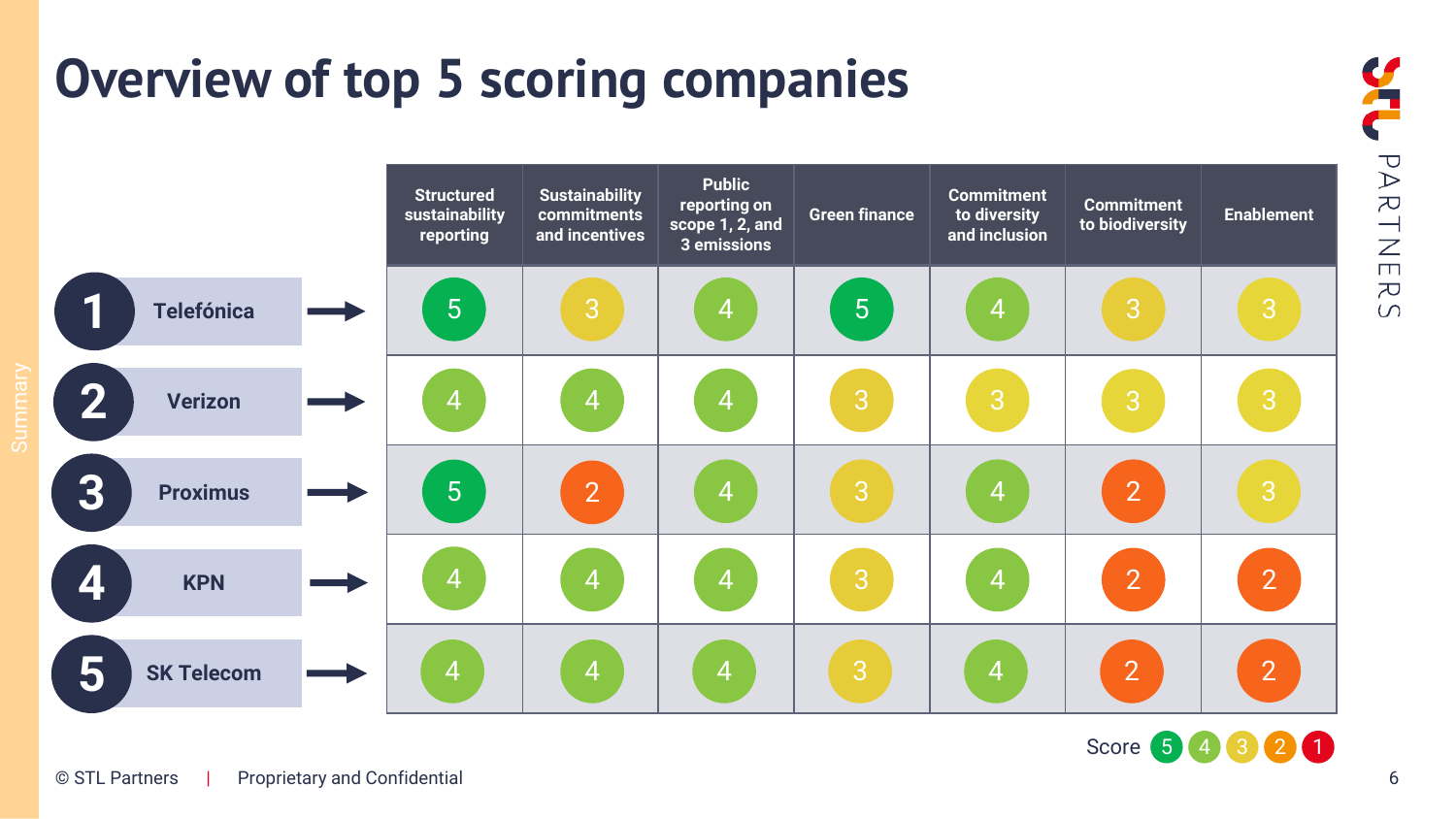## **Energy market dynamics play a big role in companies' carbon intensity**



Location-based emissions • Market-based emissions

**Location-based emissions reporting** of scope 2 emissions reflects the actual energy consumption from the grid at the time of use

**Market-based emissions reporting** takes into account use of renewable energy tariffs, PPAs, and other mechanisms to reduce carbon dependence

- Access to renewable energy tariffs in their markets means KPN, Proximus and Apple can report zero scope 2 emissions when using market-based emissions reporting.
- Likewise, a high contribution of hydroelectric and nuclear power in Switzerland's energy mix enables Swisscom to report very low carbon intensity. By contrast, renewables accounted for just 6.4% of South Korea's energy mix in 2021 – the lowest of any OECD country.
- Although Apple's net scope 1 and 2 emissions are on par with SK Telecom's, even using locationbased reporting its carbon intensity is very low owing to its much larger revenue base.

© STL Partners | Proprietary and Confidential emissions data. Data refers to the most recently reported data, either from 2020 or 2021 depending on the company. See detail on location-based and market-*Note: Telefónica and Amazon only report market-based scope 2 emissions, while Verizon, SK Telecom, Vodafone and Swisscom only report location-based based reporting definitions here: [Scope 2 Guidance | Greenhouse Gas Protocol \(ghgprotocol.org\)](https://ghgprotocol.org/scope_2_guidance)*

PARTNER

 $\Omega$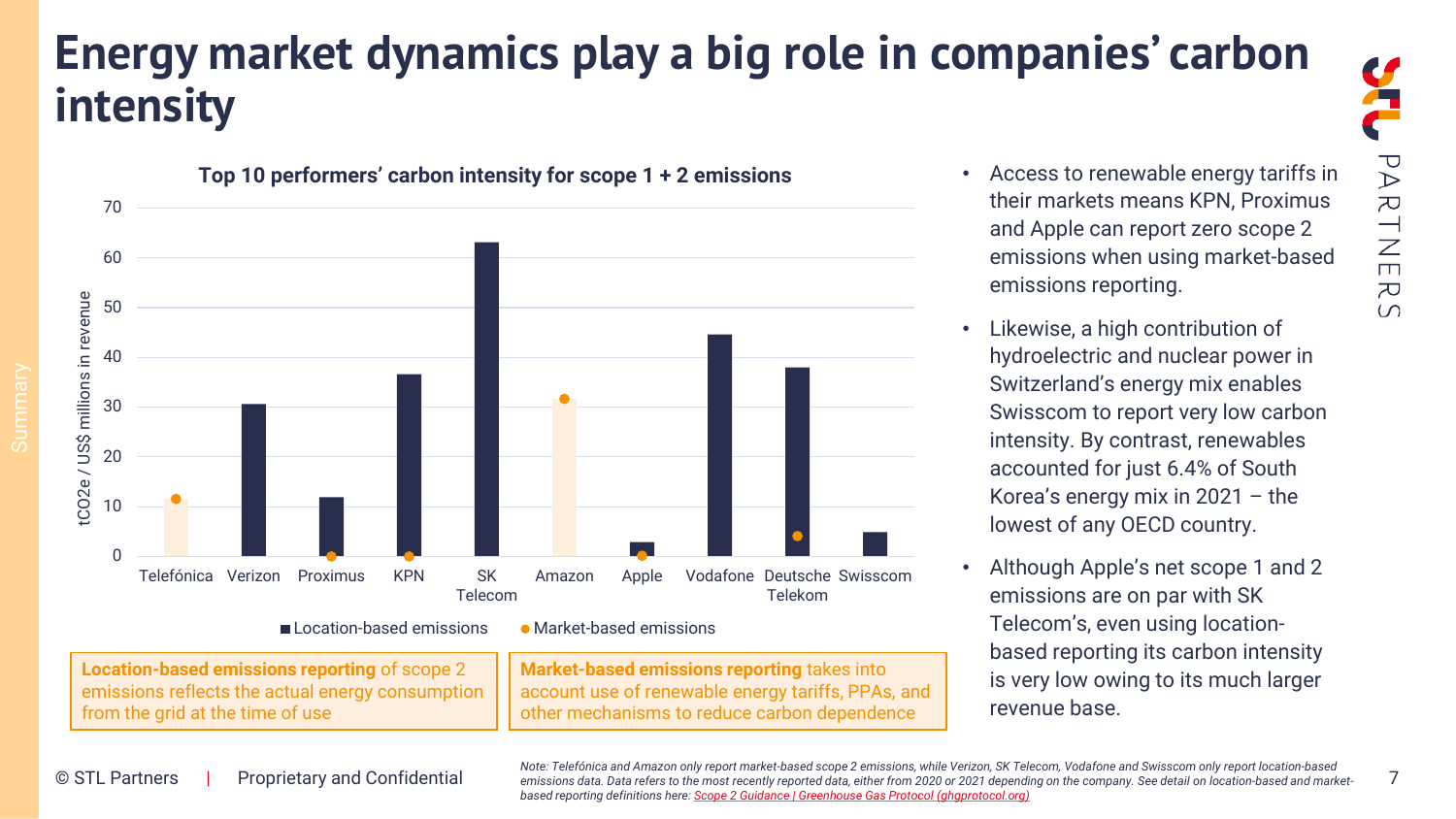## **STL Partners' Sustainability Insights Service**

- This research tool is part of STL Partners' Sustainability Insights Service, which aims to identify how the telecoms industry can drive growth through sustainability
- It is accompanied by an excel scorecard
- [It builds on recent reports, as well as our Telecoms net-zero enablement use case](https://stlpartners.com/tools/the-net-zero-enablement-use-case-directory/) directory





# Telco R2R services sustainability labellin